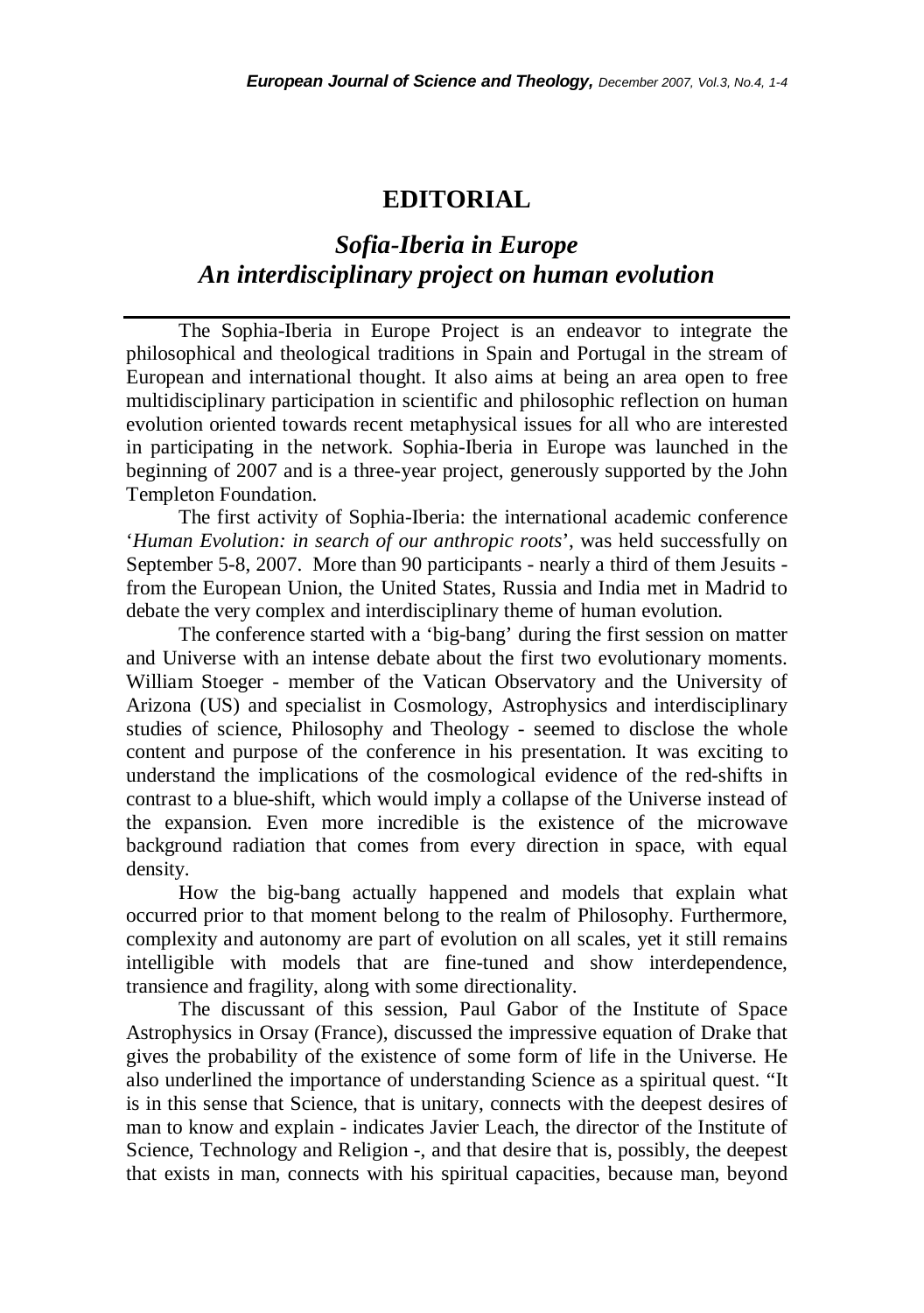Science, can establish final or ultimate questions about life and the Universe. But those questions do not make them separated from the scientific knowledge of the world".

The second session was dedicated to the evolutionary moment of the emergence of life. In view of the difficulty of establishing a clear definition of what life actually is, Niels Henrik Gregersen, - Professor of Contemporary Theology at the University of Copenhagen (Denmark) – seemed to evade this tricky topic and took a quantum (or was it a cosmic?) leap to the topic of the fifth session of the conference related to theological reflections with a particular consensus of the importance of Darwin's theories on evolution.

The third session on man and Neurology cleared and opened our minds to understanding how little is known about how our brains actually work and understand reality. Francisco Mora - Professor of Human Physiology at the Complutense University of Madrid (Spain) and the University of Iowa (USA) – unmistakably demonstrated how the brain is the result of evolution, while also being a product of the genes and the development of the individual. Since emotions are products of our brains, it is not our genetic makeup that determines our fate but the experiences that we have during our lives (i.e. it is nurture not nature that is determinant).

Javier Montserrrat - Professor of Psychology in the Autonoma University of Madrid, member of the Institute of Science, Technology and Religion – acted as the discussant of this session, and presented the emerging theory of quantum neuroscience as a possible way to formalize how the brain works. This confirmed to most participants the incredible plasticity of our brains and how the structure and connection between neurons is influenced by what we learn and experience in our every day lives.

Piergiorgio Odifreddi - Professor of Mathematical Logic at the University of Turin (Italy) - was the invited speaker of the fourth session of the conference. This was a very informal session on about the emergence of the formal sciences. Odifreddi started by arguing that the anthropic principle, in its weak formulation (that is that in the Universe there are concrete parameters that have allowed life to occur), can only indicate a probability, but it is not just because something is probable that it is true.

Odifreddi was also radically against dogmas, as they made religion seem irrational by imposing the belief of something that is difficult to understood, like the mystery of the Holy Trinity. As an answer to this, Leach said that: "God implies rationality. The Christian revelation makes us be rational, because it makes us be human, and reason is the most important dimension of the human being". Javier Montserrat stated that God has created an independent world that can evolve on its own, a world that is co-creator, just like humans, who can construct their own form of life: atheist, agnostic, religious. This can mean that God has created a world of freedom and that the human being has the will to decide his own path. In this aspect, Leach does not encounter any contradiction with Science: "human freedom has much to do with human evolution from the anthropic perspective. Essentially, the process of matter, life, conscience and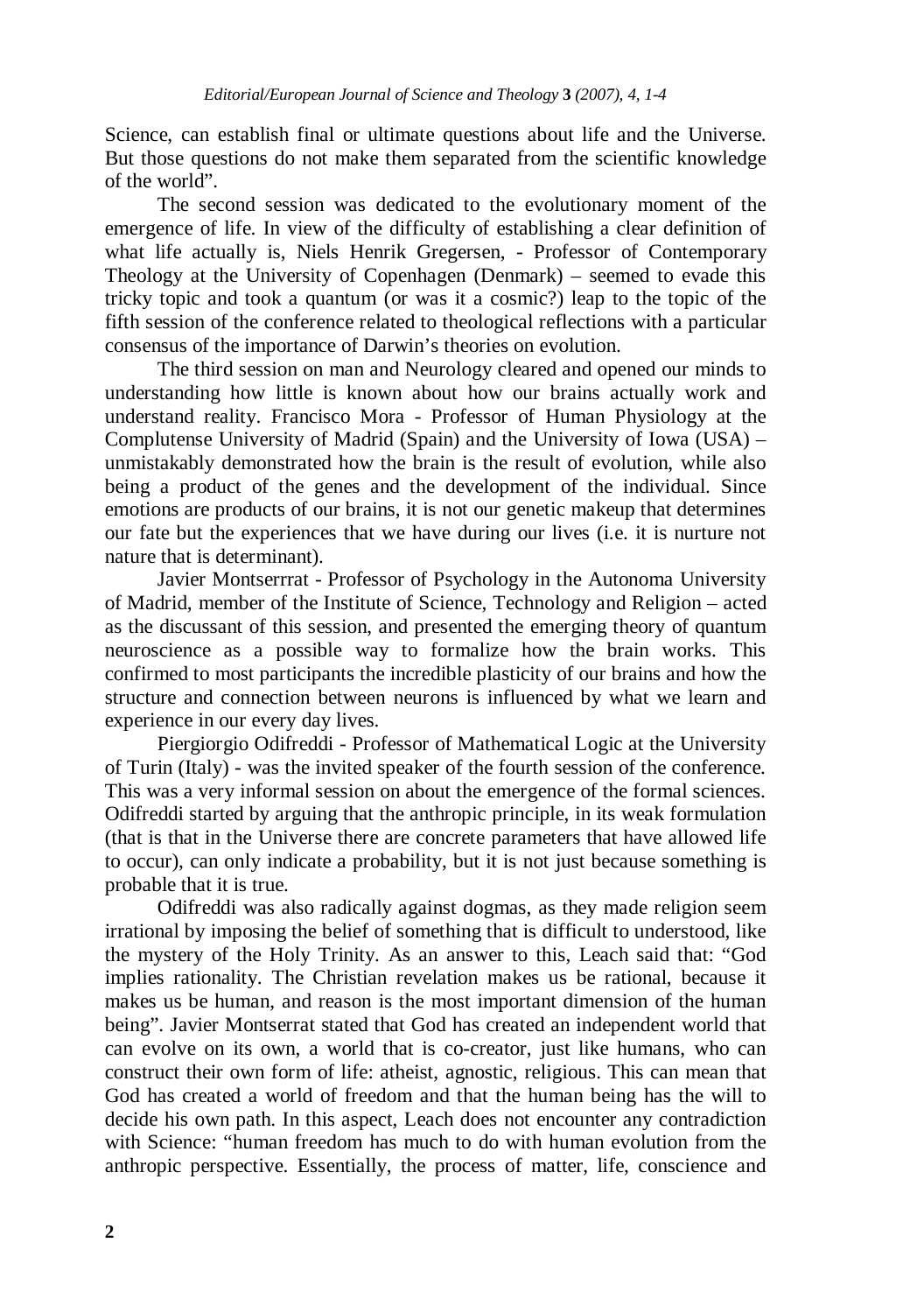formal sciences leads to the creation of human beings and to that which characterizes them as rational and free beings, and that freedom is what allows one understand and to take decisions in life".

With an open mind from the third session, that was slightly formalized by the forth, we discussed the theological reflections of human evolution in the final session. Fraser Watts - researcher of the interaction between Psychology and Theology at the University of Cambridge (UK) - began his presentation by stressing the directional change - not progress – in evolution. He also indicated that Darwin helped establish a more balanced conception of human nature by accepting the acquisition of good and evil throughout evolution as a discernment to make choices.

In conclusion, the debates that took place in each session were lively and open to different approaches of the subjects, in all their complexity and from diverse disciplines: Physics of the matter, scientific Cosmology, Biology, Neurology, Philosophy, atheistic, agnostic or secularist theologies of diverse religious traditions, and interpretations.

Other discussants of the conference were: Carlos Alonso Bedate, of the Spanish Scientific Research Council, Madrid (Spain)*;* Piotr Janik, of the University School of Philosophy and Ignatius Pedagogy, Cracow (Poland), and Job Kozhamthadam, Professor of Philosophy of Science, Cosmology and Science and Religion in the Pontifical Institute of Philosophy and Religion, Pune (India). All of the discussants are members of the Association Jesuits in Science which held its tenth meeting of the European Jesuits in Science (EJS) the day after the conference.

Furthermore, the Conference Book (available on our website) includes the valuable contributions from the speakers and discussants, as well as from the following participants: Carlos Beorlegui Rodríguez, Óscar Castro García, Khalil Chamcham, Cornelio González Valdenebro, Miroslav Karaba, María López Ferreiro, Miguel Lorente Páramo, Sara Lumbreras, Fátima Masot, Alice Antonela Rusu, Iulian Rusu, Ivan Vikulov.

Science and religion develop in parallel worlds and the need to take into consideration and understand each world in order to advance knowledge on human evolution (as well as other important issues) was a clear outcome of the conference. The conference participants were all very pleased with the quality and intensity of the debates and expressed their interest to collaborate with Sophia-Iberia in the future. The web-based workshop - on the same theme as the conference - will remain open for one year, to allow further contributions from the participants of the conference as well as from others who would like to participate.

Human evolution has its roots in matter, the Universe and life, but the decisive moment when the human species emerged within the framework of the evolutionary process is the appearance of human reason. This statement leads to the theme of the next activity of Sophia-Iberia, the first web-based Academic Seminar on: *'Evolutionary genesis, ontology and functional nature of reason'*. What is reason? How does rational knowledge function in the human mind?